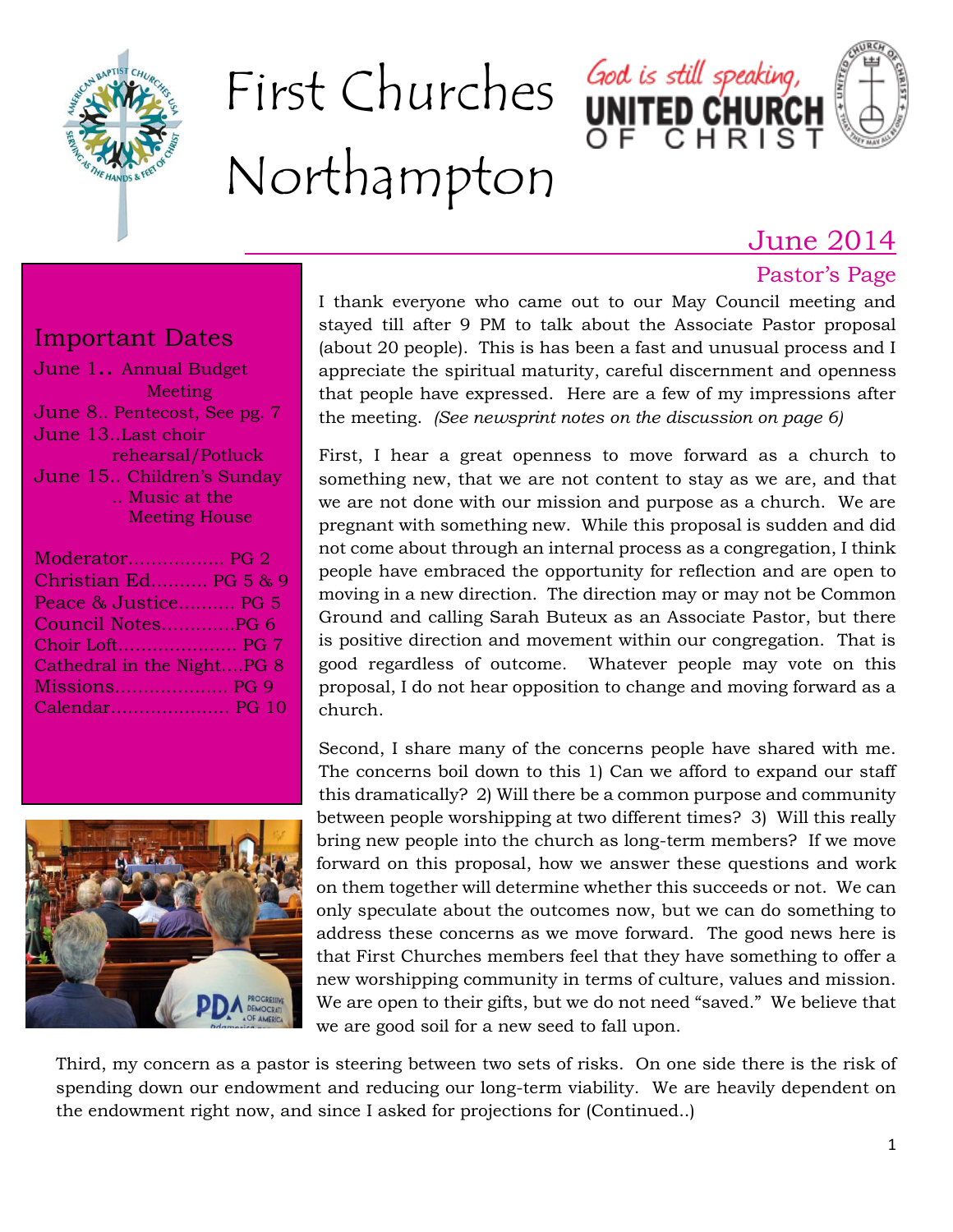the future from our financial advisor, Mark Teed, during the Tiffany Window discussions, I'm fully aware of where we stand. On the other side is the risk of what will happen to our pledge base over the next decade due to the age of our members. We may lose between 50-70% of our current pledge income. That is a known risk. If we do not solve this issue, it will not matter what the endowment does in producing investment income. Staying as we are is a choice to retire and phase out the life of the church. Working a little harder, or trying a few new ideas around the edges will not solve this problem. We will need bold decisions and actions that will probably feel risky and will push our comfort zone.

Offering this proposal to call Rev. Sarah Buteux as Associate Pastor, to be our Christian Educator and develop Common Ground, is my attempt to offer an opportunity for the future. As one member put it on Wednesday night, "We did not plan on the roof falling in 2007, but we dealt with that. Sometimes opportunities come from things we can't control." If the congregation determines to do this, I will give it my best efforts. If not, I will suggest the next process to lead to a major new initiative coming from within the congregation. I felt the need to seize this moment of opportunity and put it before you. I put my trust in your wisdom and resiliency. I thank the congregation for their time and the mature and thoughtful way of handling a proposal that is both sudden and large of scope. I could not ask for more.

Respectfully submitted,

Pastor Todd

# **Greetings First Churches!**

It's hard to imagine that we are at the end of another program year, yet our Annual Meeting is indeed this Sunday, June 1st - please, plan to join us. The main item of business will be to vote on the 2014-15 fiscal year budget, with an amendment coming from the Christian Education Board to call an Associate Pastor and welcome a new ministry called *Common Ground*.

In preparation for this important decision, I hope you've taken an opportunity to learn more about this proposal - by hearing Sarah Buteau preach at First Churches recently, and attending her post-sermon Q&A, the Common Ground worship service dinner on Memorial Day, and / or this month's Council Meeting discussion. To help each of us discern, a host of resources have been made available, on the First Churches website at [www.firstchurches.org/growingministry](http://www.firstchurches.org/growingministry) or from Vanessa in the church office including the budget, the Associate Pastor Job description, Pastor Todd's *State of the Church* Sermon, hopes / concerns / questions raised during Council meeting's small group discussions, Sarah Buteux's resume and much more. It is my hope that by Sunday morning, we each will have taken time with these materials and with our decision regarding our future ministry.

If you cannot make the meeting, please feel free to email a paragraph to either Pastor Todd at [pastor@firstchurches.org](mailto:pastor@firstchurches.org) or to myself at [donnaomeally@gmail.com,](mailto:donnaomeally@gmail.com) with your thoughts regarding the budget amendment.

We will not use absentee ballots for this vote, so we definitely want to hear from you if you cannot attend. Your comments will be shared at the meeting if you desire. (Continued…)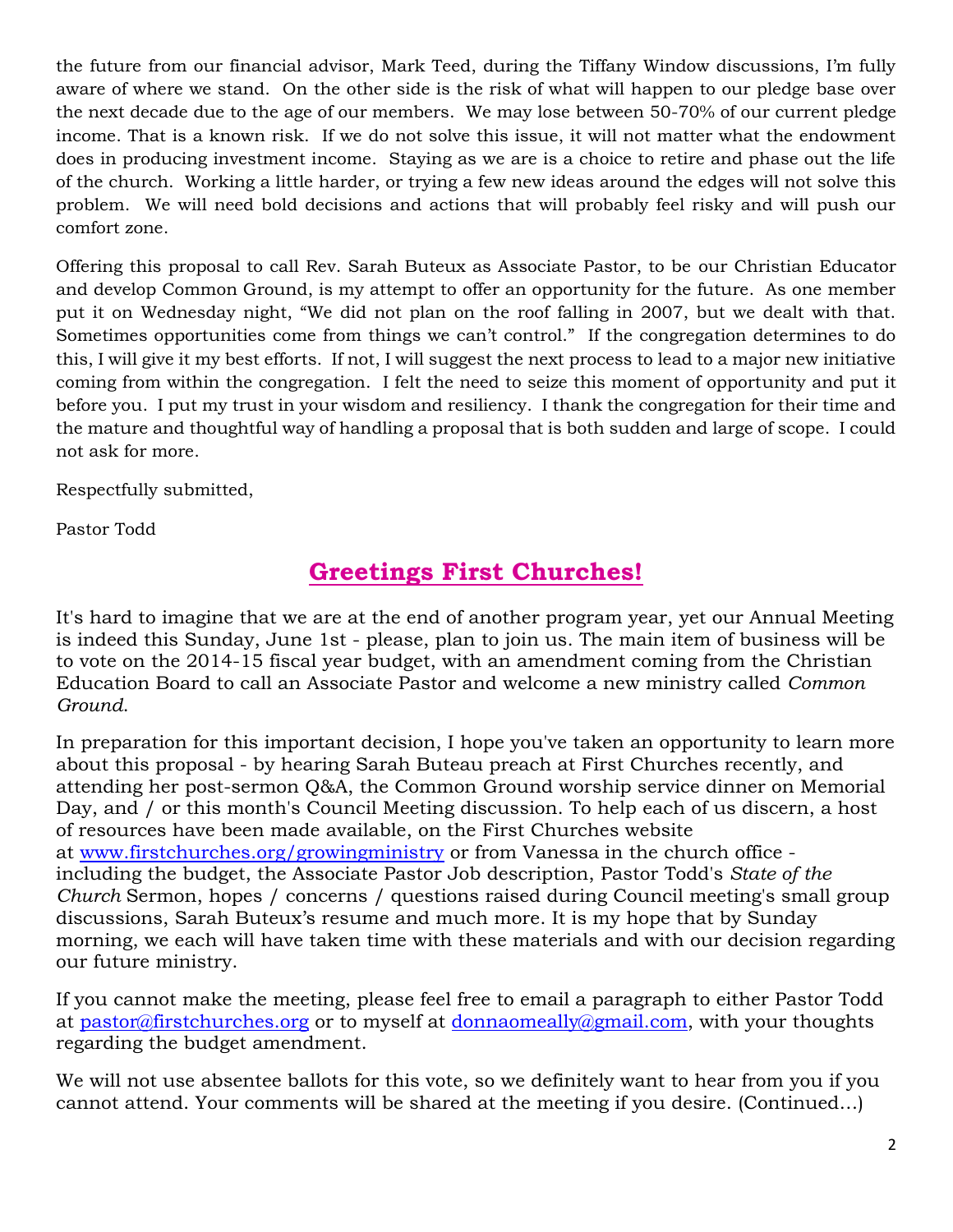I look forward to seeing everyone this Sunday June 1st, for worship services and our Annual Meeting at 11:15 - and to continuing our walk together, towards becoming the church God is calling us to be.

Peace,

Donna O'Meally First Churches Moderator (413) 584-9392 [donnaomeally@gmail.com](mailto:donnaomeally@gmail.com)



# **Church Fair Meeting**

Last June, 2013, a meeting was held for planning for the November Church Fair. This was a success in that important ideas and comments were shared at the time and a fair steering committee was formed.



We would like to plan on meeting again on June 15 in the parlor shortly after the onset of coffee hour. This is also the date for Children's Sunday but Todd assures us that all activities planned for that day will work together.

It is important to share your thoughts and suggestions especially as (based on the June input) last November the steering committee tried some new approaches while eliminating some of the old. It is so helpful to hear if these changes were positive or what else could be done to make improvements

(always room for improvements, isn't there?).

So please try to be available for this important discussion on the  $15<sup>th</sup>$ , and if that is going to be challenging, perhaps there is a way that your information/ideas/feedback can still be shared at that time.

Barbara Parsons, Ginny Wahl, Peg Whitham, Celeste Ortega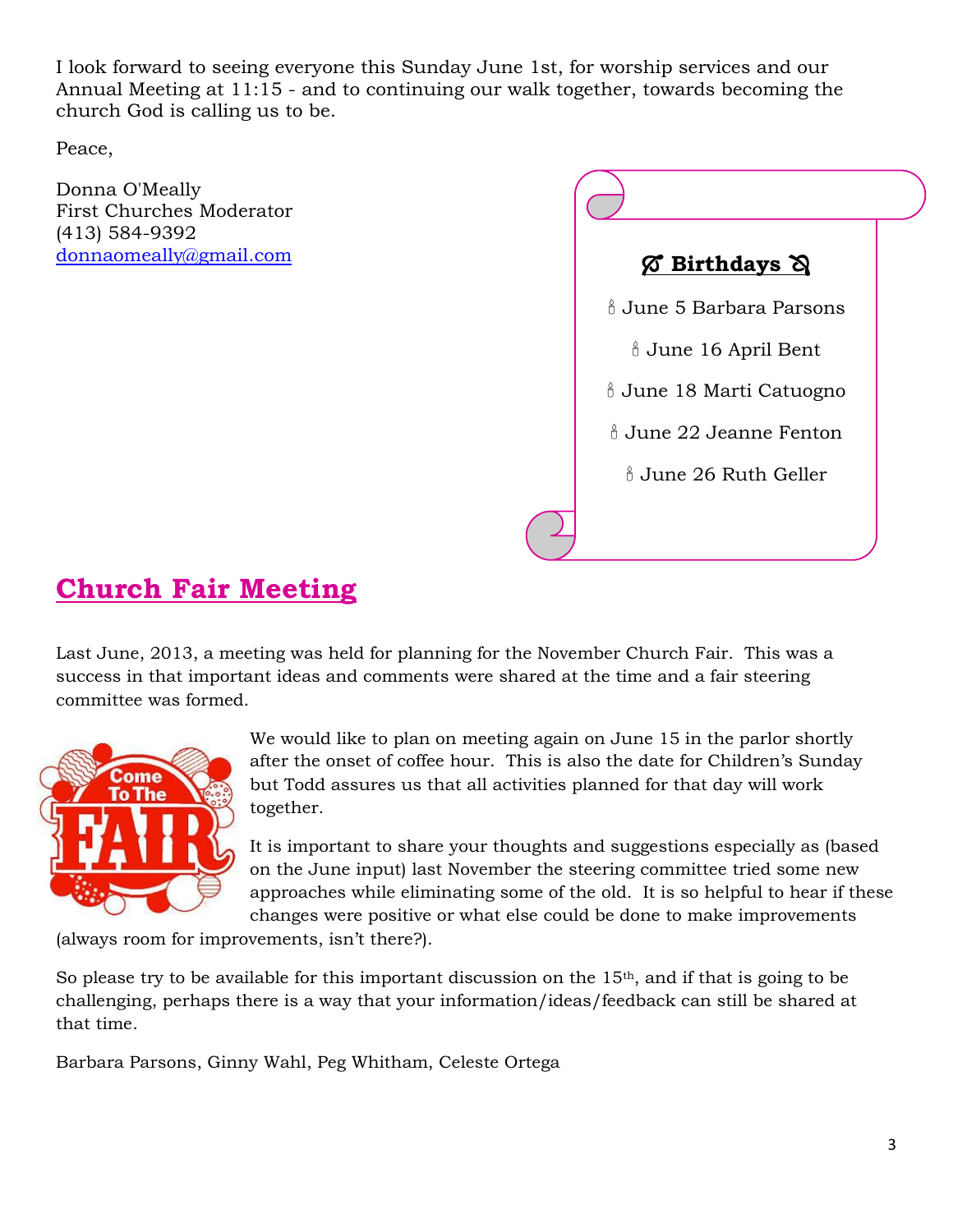# **THE HAITI CONSULTATION**

First Churches has had a long and rewarding relationship with CONASPEH (National Spiritual Council of Churches of Haiti). On June 8, I will have the privilege of traveling to Haiti with Mark Pohlman and Mary Friedman of First Church of Longmeadow to attend a consultation organized by Global Ministries and CONASPEH. The goals of the three day meeting are:



1. To learn about the context of the Caribbean and the context of Haiti before, during and after the 2010 earthquake.

2. To learn about the present challenges of Haiti, as seen from the eyes of CONASPEH and Ecumenical Foundation for Peace and Justice (another Global Ministries partner in Haiti which runs the House of Hope).

3. To learn from CONASPEH about the philosophy, history, nature, vision and mission of CONASPEH as a grass root liberation theology church organization, including its organizational chart, constitution and bylaws.

4. To receive an update on programs and projects that have been in place for the last five years.

5. To receive from CONASPEH the goals, objectives, programs and projects for the next five years.

6. To celebrate the companionship in mission with CONASPEH and House of Hope, and the mutual learning and understanding of mission today based on mutual accompaniment.

Attending the consultation will be representatives from CONASPEH, Global Ministries, and churches that support the work of CONASPEH. I am excited to be part of this conference and hope to learn more about how we can all work together to further the mission of CONASPEH. I am also looking forward to seeing Miguelson, whom I last saw in January 2013. He will just have finished his exams for his second year of college. Upon my return, I will report to the congregation on all my adventures! – Pauline Bassett

#### **Hampshire Association Jamboree**

June 1st, 2014, Dow Pavilion at Look Park

Come meet your UCC friends from neighboring Churches! Reconnect with your wider community in a beautiful setting!

#### **Schedule of Events:**

#### **12:30 pm** - Picnic

Menu: Hamburgers, veggie burgers, hotdogs, beans, salad, dessert Bring a side dish to share, if you wish

**2:00 pm** - Worship Sing-a-Long led by Jeff Olmsted

Annual Business Meeting to Follow, *optional for everyone, but delegates.*

Fun & Games for all ages throughout the day! Volleyball, Cribbage, Chess, Ball Games, and more….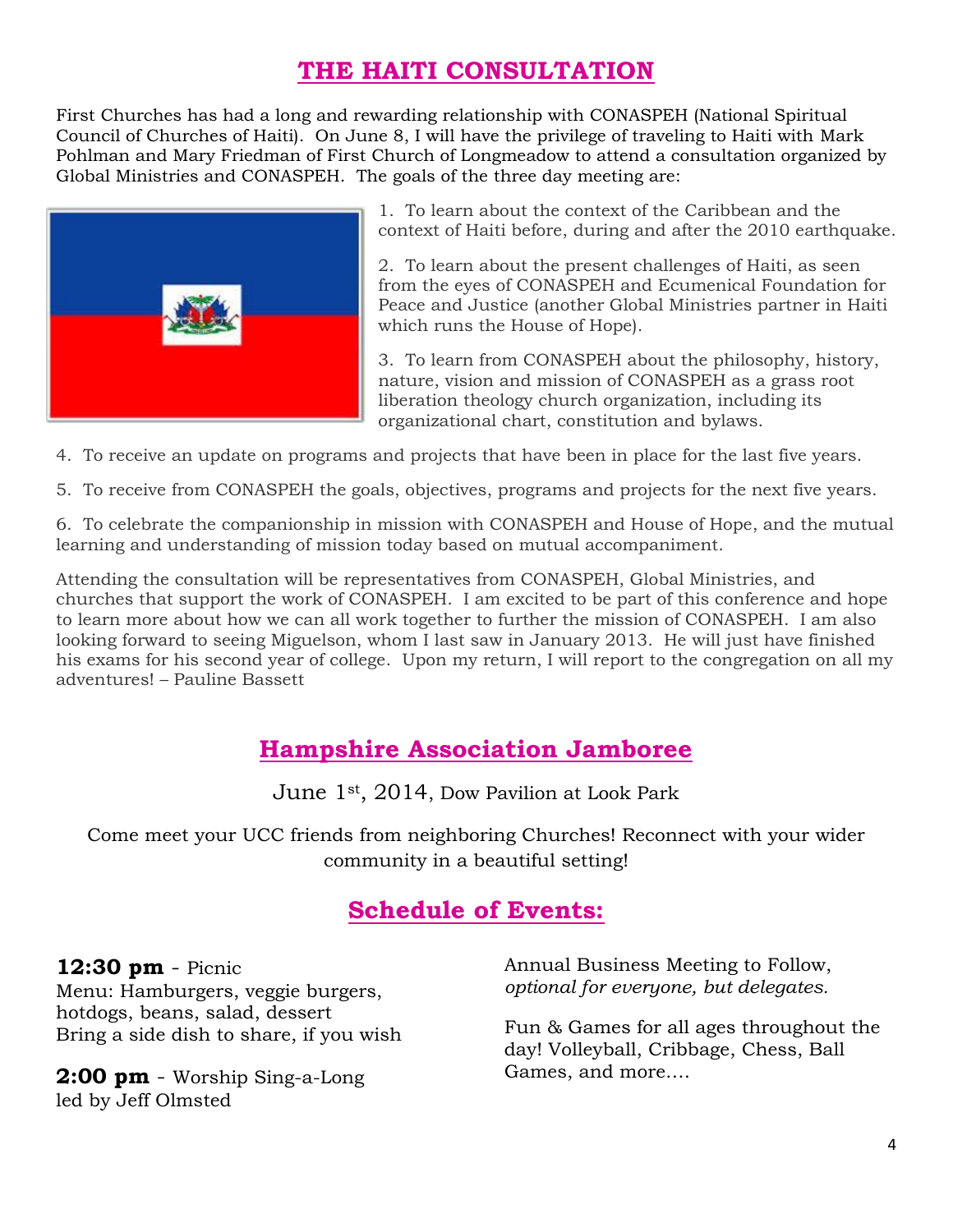# **Celebrating our Graduates**

On Sunday May 4th, Christian Education Director Eric Frary, Christian Education Assistant Lisa

Rizzo, and members of the Christian Education Board welcomed all the graduates in our church community for a breakfast of celebration & conversation in Lyman Hall. CE Graduation / End of Season Breakfast celebrates everyone from pre-school to post-graduate who completed a program, received a degree or moved on to another school this season. This year the graduate list includes Lucy and Eleanor Pullan, Brittany Murphy-Williams, Liza Knapp, Denise Karuth, Marcus O'Meally, Abigail Stone to name a few. Thank you to all who attended, and to those who baked or offered breakfast



items to share. And *Congratulations!* Blessings for the future to all our graduates - named & unnamed. We are so proud of your achievements, and of what incredible role models you are to all our children.

#### **PEACE AND JUSTICE COMMITTEE UPDATE**

The First Churches Peace and Justice Committee has continued to actively pursue a range of important issues this year. In December we met with many members of the Iglesia Bautista Quechua Nueva Vida, which meets in our Chapel, to hear their concerns. We were moved by the obstacles they face as immigrants to Northampton and voted to adopt as a priority working with them and Just Communities to seek improvements.

Members of our committee and Pastor Todd met with our state legislators to secure their support for state legislation that would allow undocumented immigrants to obtain Massachusetts drivers' licenses, enabling insurance coverage for their vehicles. This legislation has been referred to the Division of Motor Vehicles and has not yet passed. Much effort has gone into developing Northampton trust legislation to prevent local law enforcement from referring immigrants for deportation, unless they have been charged with a crime. A draft Trust ordinance will be introduced to the City Council on June 5. Members of the Committee have been meeting individually with City Councilors to seek their support. The ordinance will also limit impounding immigrant vehicles and increase language access to city agencies, especially law enforcement.

The Peace and Justice Committee has joined the Northampton Living Wage Coalition and Western Mass Jobs for Justice. Members have participated in demonstrations for peace, for effective closure of the Vernon, VT nuclear power plant, and a Jobs not Jails rally on the Boston Common. The Committee has continued the weekly anti-drone warfare and anti-violence vigil in the church sanctuary every Tuesday at noon. We have co-sponsored two Veterans Education Project events on "Unlearning the Legacy of Violence." The Committee has also petitioned the Attorney General of Guatemala to end human rights abuses against indigenous populations.

Other actions of the Committee will be found in our annual report. The Committee welcomes the participation of all interested persons from First Churches.

Current members include, David Entin, Chair, Sharon Moulton, Sue and John Norton, Bill Ames, Marion Van Arsdell, Manny Eduardo, Harriet Wilson, Oonagh Doherty, Denise Karuth, and Isabelle Ortega.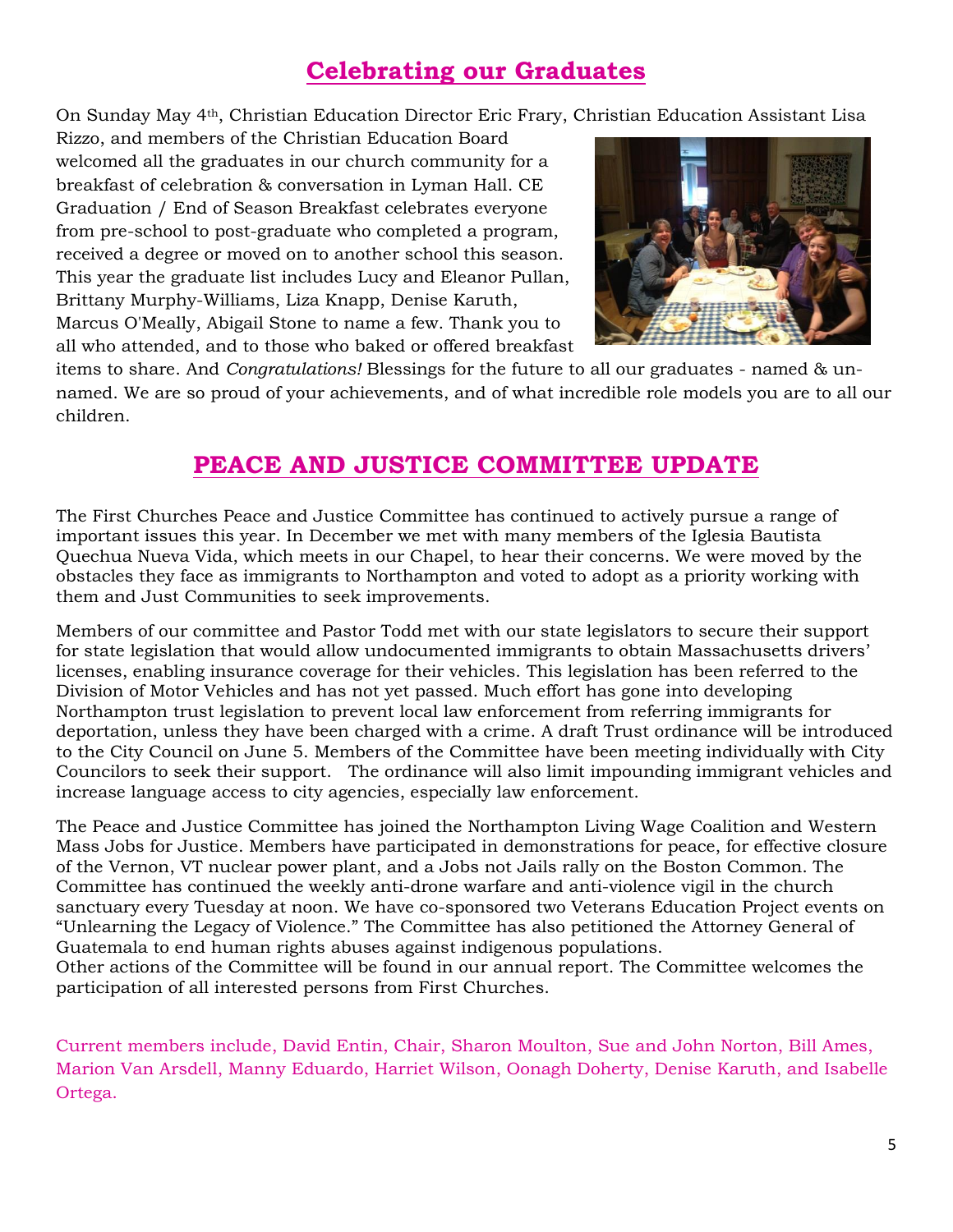# **Notes from Church Council - Wednesday, May 21, 2014**

We had a lengthy and rich discussion about the proposal to hire and Associate Pastor. We moved into small groups and discussed things: what is exciting, what concerns do we have, what questions need to be answered? The following lists everything we put down on newsprint. At the end are a few reflections about the process.

#### **Exciting**

- New people, especially kids  $*$
- Biblical Preaching
- Burst of energy
- $\bullet$  + Pastor for us
- Alternative worship- mid week
- Qualified Christian Education director
- More men and more varied hair color (not grey)
- Innovation & Tradition both observed
- More human resources
- Programs beyond confirmation for youth
- Sarah has young children
- Non-Traditional process addresses needs

#### **Questions**

- 1. Do we have more time?
- 2. How much is cost?
- 3. Can we negotiate?  $\longrightarrow$  Ex. 70% time

◦Starting salary to high? ◦Temp contract or 3 year project?(Concern re: trust)

#### **Concerns**

- **\*\* \$ Big Financial Risk**
- Integrations & cross pollination: one church or two?
- Concern about "fast growth"
- Will we "Lose" our First Churches culture & identity?
- Will new folks feel connected to First Churches with time, Boards, \$?
- What if we don't do it?- Lost excitement, energy, \$
- Common Ground is not an established group
- Division as risk
- Would Common Ground worshipers be committed to the whole?
- Risks: Success **leave to** form own church
- Process moving too fast-?
- Will this really help us grow?
- Don't know Sarah well enough?
- 4. Job description for Associate Pastor
- 5. Effect on Hadley Church
- 6. Can there be shared risk?
- 7. What commitment do we have to bond as one church?
- 8. Will Christian Ed role be given time & priority it needs, (we need)?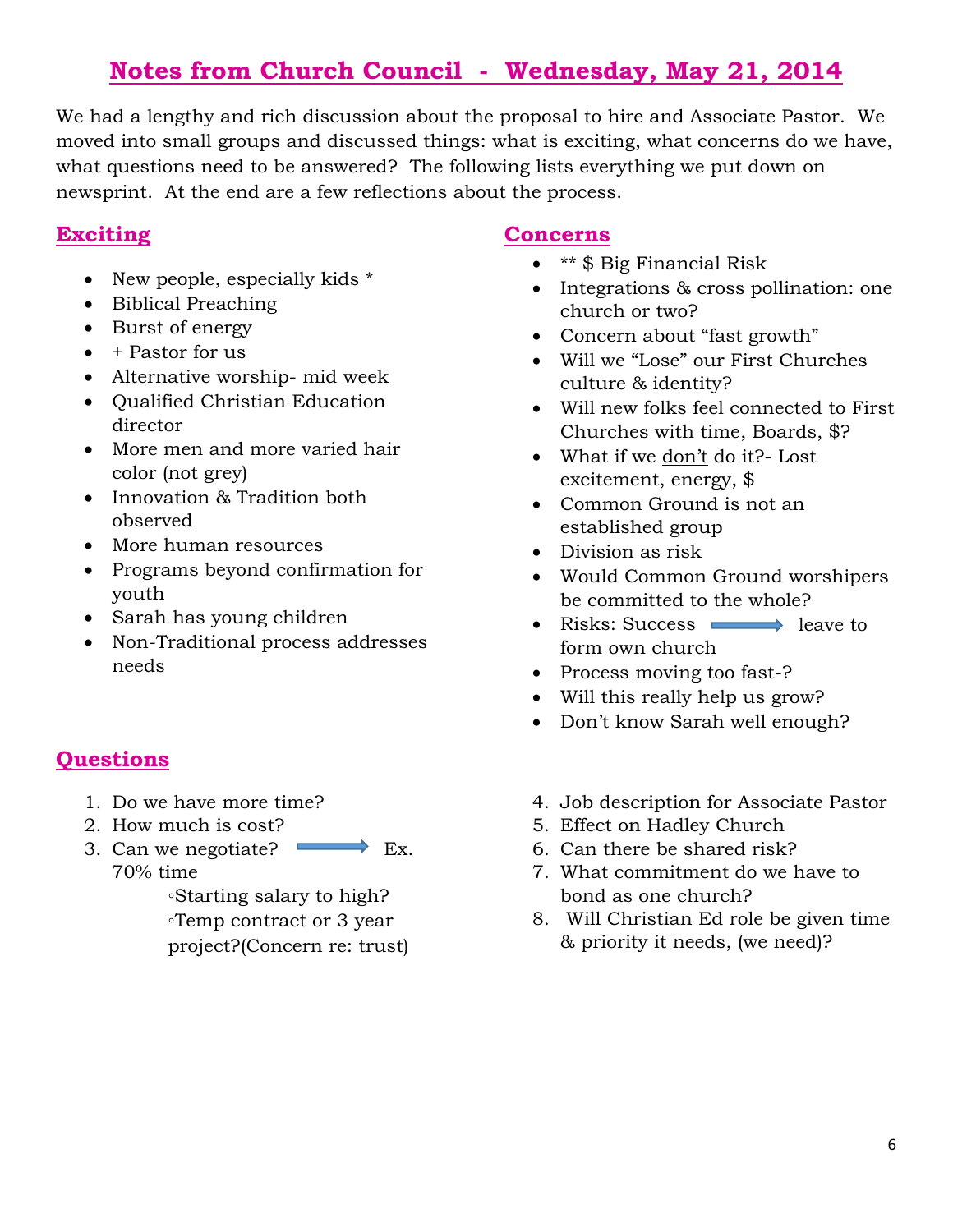

#### **And they all heard in their own language…** *Pentecost 2014 – June 8 @ 6:00 PM*

This year we can celebrate Pentecost in at least three languages – English, Quichua, and Spanish-gathering with Iglasia Bautista Quichua Nueva Vida in their chapel Sunday night. (10 AM services will still take place.) We will share in a bilingual service from 6:00-7:15 PM and dinner will follow in Lyman Hall. Join in for an evening of music, celebrative worship and great food! Please sign up or email [admin@firstchurches.org](mailto:admin@firstchurches.org) so we can estimate numbers. If you would like to practice our hymn, the tune is here on Youtube: [http://www.youtube.com/watch?v=rD5GW\\_7dlcU.](http://www.youtube.com/watch?v=rD5GW_7dlcU)

Dios de la esperanza, danos gozo y paz! Al mundo en crisis, habla tu verdad. Dios de las justicia, mandanos tu luz, Luz y esperanza en las oscuridad.

Oremos por la paz. Cantemos de tu amor. Luchemos por la paz, Fieles a Ti, Senor.

May the God of hope go with us ev'ry day, Filling all our lives with love and joy and peace.

May the God of justice speed us on our way, Bringing light and hope to ev'ry land and race.

Praying, let us work for peace, Singing, share our joy with all, Working for a world that's new, Faithful when we hear Christ's call

# **♫ MUSIC ♫**

**June 13<sup>th</sup>** will be the last choir practice of the season. Ringing and Singing Choirs are invited to enjoy an end of season potluck at MJ and Doreen's home. More information to follow, as well as sign-up sheets for the meal.

Music at the Meeting House is presenting Abigail Adams' Graduation Recital on **June 15th** at 4pm in First Churches' Sanctuary. Abigail will play violin accompanied by Lior David on piano. Please join us for the recital, followed by a reception in Lyman Hall.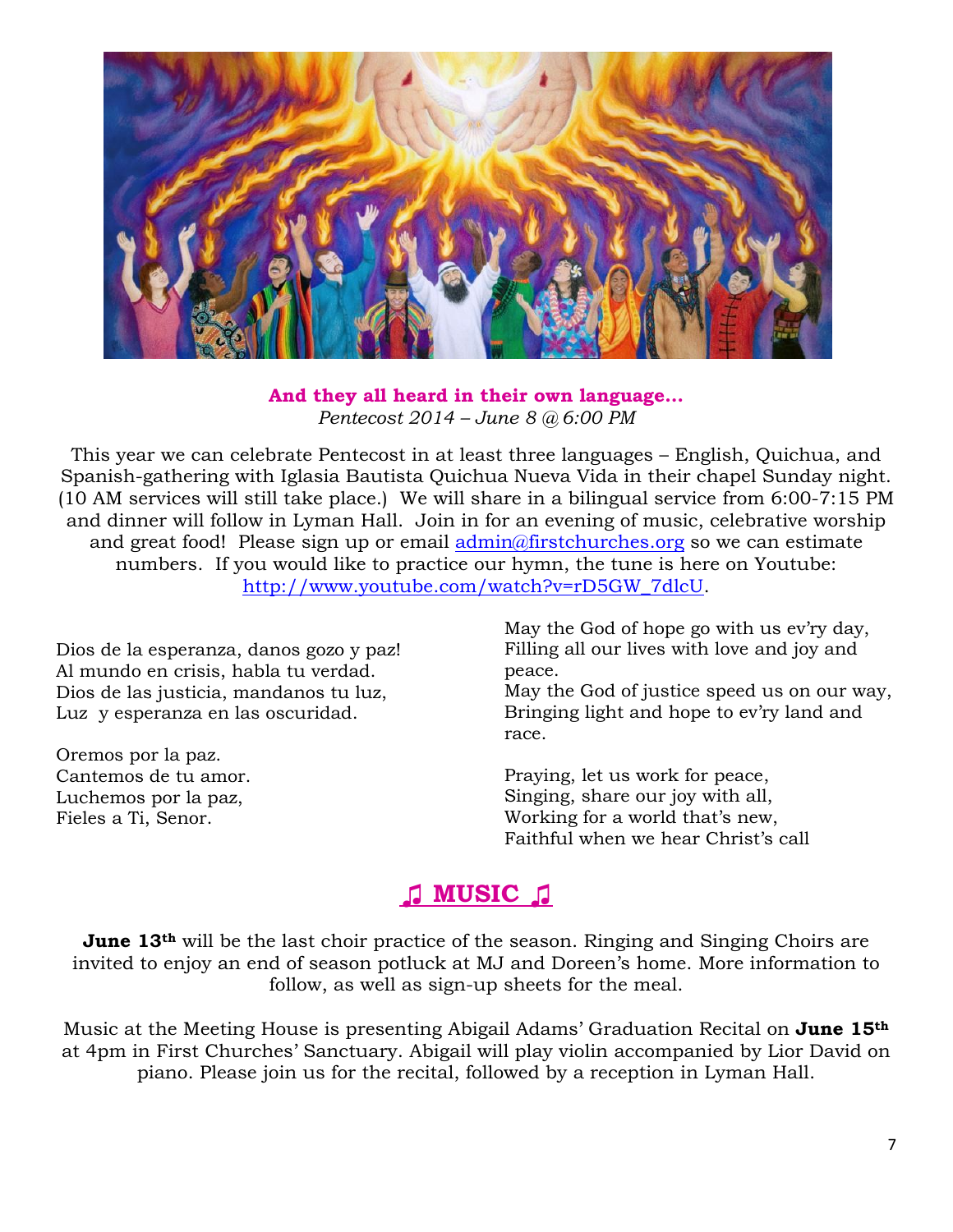# **Cathedral in the Night - A Growing Concern**

Fifty-two Sunday nights a year people gather on the sidewalk in front of our church to join together in a communion service and a hot meal. The Cathedral in the Night has its own pastor, Stephanie Smith and unique congregation. It is an alternative to a Sunday morning service held inside the sanctuary of a church, and meets the needs of a diverse group of people whose faith is as palpable as are their vulnerabilities. Most of the congregants are down on their luck and homeless, some are struggling with the burdens of mental illness or developmental disabilities, while others battle addictions. Many of them know Jesus and seek solace in deep and meaningful prayer, and the shared communion. Following the service ALL of the participants seek the physical nourishment that is being offered to them by dozens of hands, either cooks or folks who help to set up, deliver, serve, and to clean up. First Churches is fortunate, for others do not have the benefit of serving from their very own church kitchen. Some come from as far away as Rhode Island.

The Missions Board of First Churches supports this viable and growing ministry, not only by offering physical space for the service, but by assisting Pastor Stephanie to provide a hot meal for her flock following the service. As a Mission project we at First churches join other denominations and parishes, Lutheran, Episcopal and UCC in Massachusetts, Connecticut and Rhode Island by taking a turn to offer hot food; a main dish, green vegetables, dessert, milk, water or coffee, along with a wholesome sandwich and egg to help carry folks into the next day. Of the 52

Sundays this practice takes place, First Churches is responsible for FOUR Sundays, scattered throughout the year..

How is this accomplished? Through the organizational talents of two members of our congregation who solicit donations, and on a wing and a prayer have encouraged a variety of people, members of our congregation, as well as some folks who are not members, to offer their help and talents. As we look to the future, we find that we need to widen the circle of people who are making the food, and particularly encourage people to help SERVE the food. During our recent May meal, there were a total of 11 people who did not cook, but served the food - and that was just about enough. As the congregation of CITN is growing, we are also finding that our food offerings just make it - the food is totally all gone. Pastor Stephanie joined the clean-up crew in the kitchen to share the news that fortunately or not, her congregation is growing - and in the past she planned on 40-60 participants, whereas the numbers now have grown to as many as 80-100.

The next meal we serve will be a long time from the snow and cold of January, scheduled for JUNE 22. Please, won't you help prepare a dish, or offer to help serve? It seems that the spreadsheet consistently shows the same people cooking and serving. We would appreciate offers of assistance from our entire congregation, taking turns to help another growing congregation of folks so worthy of our support. Please consider offering to help by signing up in Lyman Hall or getting in touch with Judy Sherman or Carol Judd to lend a hand.

The following openings are available for friends and family of First Churches, capable hands of ALL AGES!!! :

**Serve the food** - 11 people needed - this includes taking dishes back into kitchen and washing them up- many young hands are helping to this light work (time 4:45 - 6:30 PM)

**Prepare a main dish** (we need 5 people to prepare a main dish)

**Prepare a Salad or veggie dish** (2-3 people to prepare dishes)

(Continued…)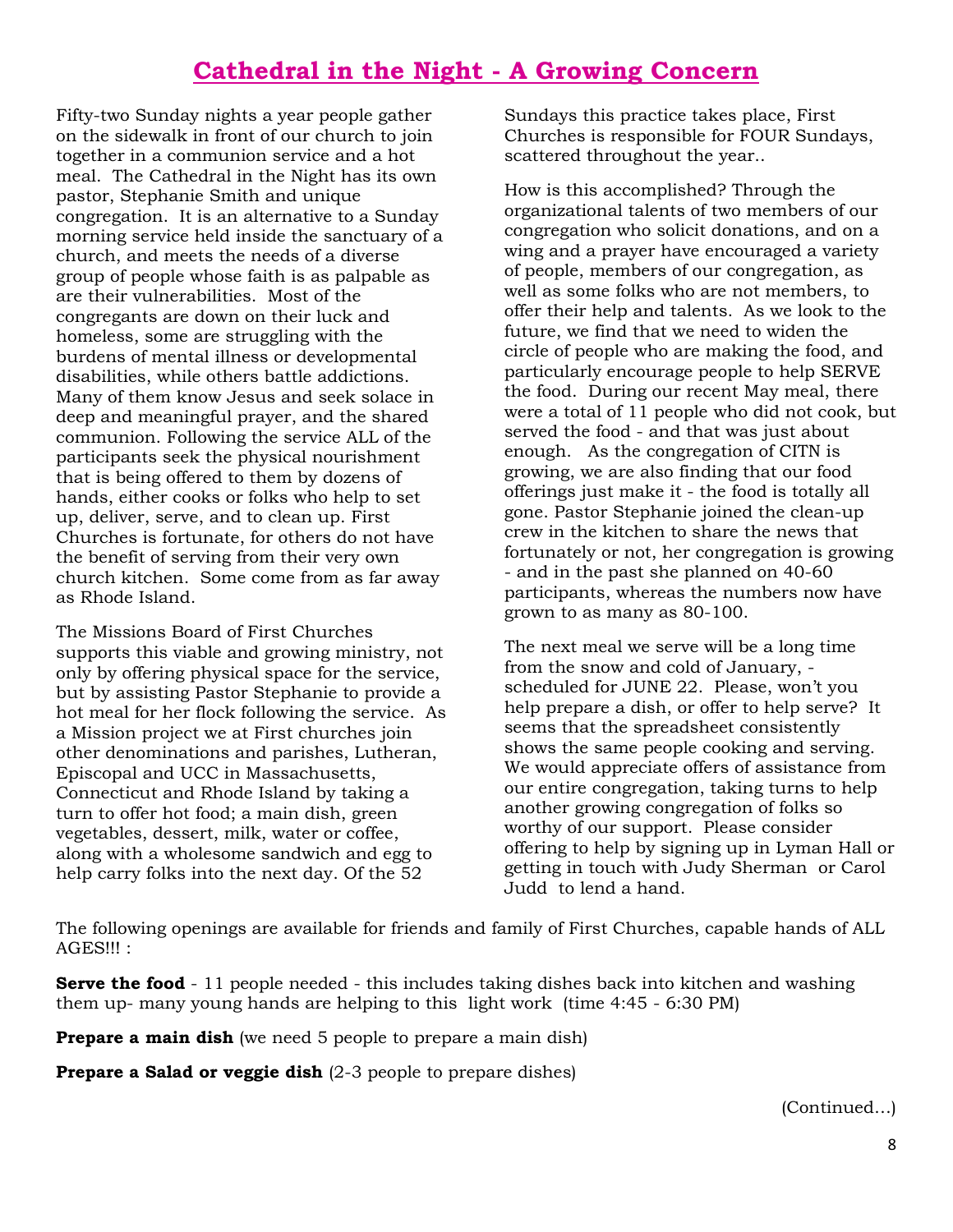#### **Offer to make 1-2 dozen sandwiches**, we typically hand out 5 dozen - (3-4 people needed) **We give away 5 dozen hard boiled eggs** (2-3 people prepare)

**Desserts....cookies/ brownies/ individually wrapped - these are first to go. - (3 people to make 1-2**) dozen)

#### **Offer coffee, water, or milk**...2-3 people

The Missions Board has a budget and reimburses the cost of paper plates and plastic utensils, napkins cups etc. They may also reimburse the cost of produce to feed a large group

One brave person to pick up the food from the cooks who are unable to deliver.

Let's get to know each other in new contexts. Please consider signing up!! It's fun! And it's intergenerational!!



**Children's Church is Hosting Coffee Hour on June 15th!**

Join our Children's Church & Rainbow Room on the lower floor, for Coffee Hour after the Children's Service. Enjoy some light refreshments while you chat with your charming hosts, view the children's space (including a newly added room!), perhaps even volunteer for a spruce-up project? Seating will be available. Please contact Ann Rasmussen to offer a food item or sign up to help.

#### **Financially Support Your Church at NO COST!**

Too good to be true? NO! As a nonprofit, First Churches buys Stop & Shop, Big Y, and River Valley gift cards at a discount. So when you buy them at full value, our church makes a profit!

The grocery gift card Fundraiser LIVES ON in the summer. Gift Cards will be sold at the church throughout June and Peg Whitham can be contacted in July and August for purchases. Thank you.



#### **The Kids' Summer Food Program at the Northampton Survival Center**

The Kids' Summer Food Program begins in the month of June. The program helps bridge the summer food nutrition gap by distributing food packages to eligible children who rely on subsidized school breakfast and lunch programs during the school year. Please consider making a childfriendly food donation to the Survival Center in the month of June: peanut butter, jelly or jam, juices, cereal, pudding cups (non-refrigerated), canned soup or canned pasta. The Northampton Survival Center will feed more than 600 children this summer. If you would prefer to make a monetary donation, we will receive a "noisy" offering for the Survival Center on June 8th. Thank you so much for your generosity!